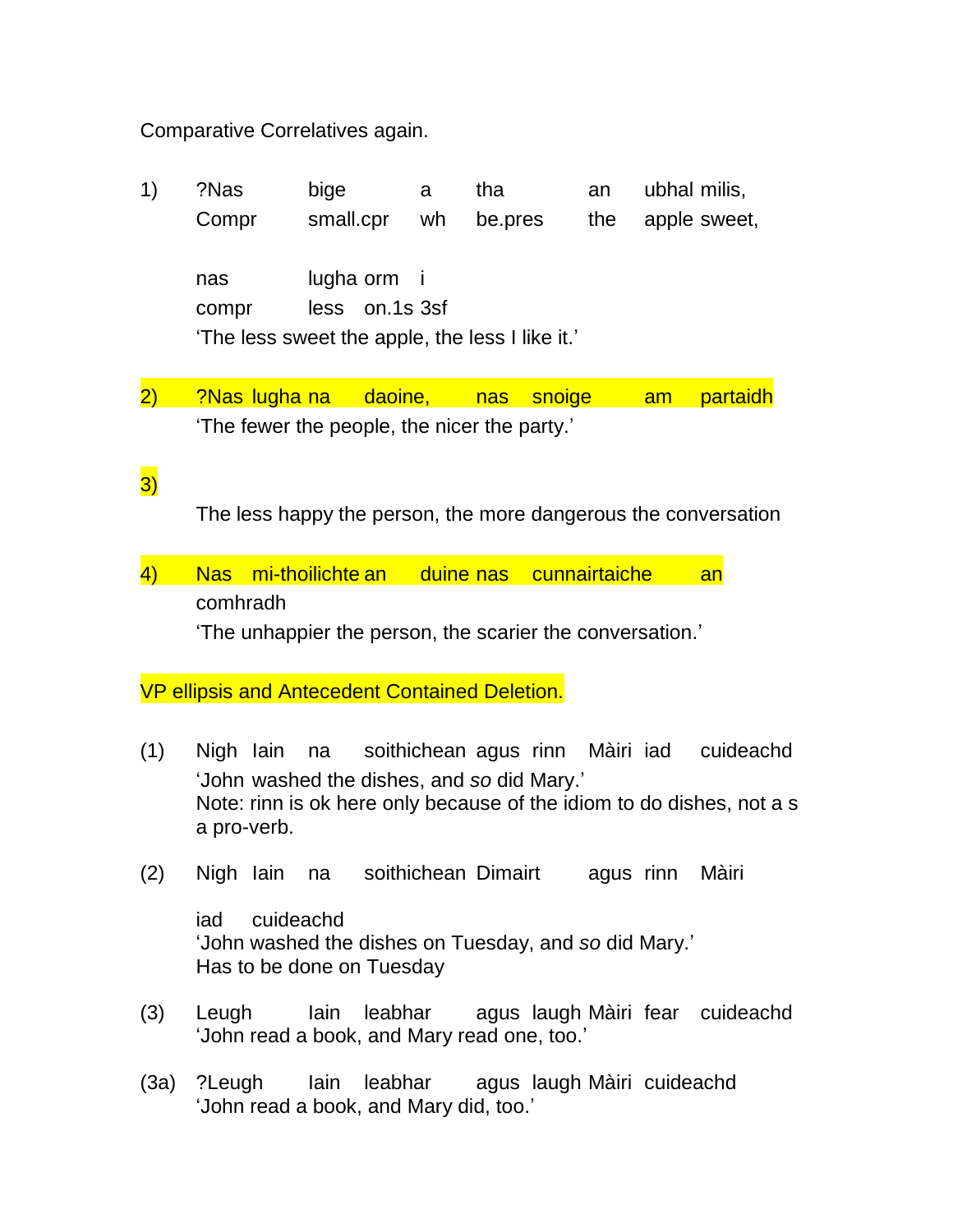(4) Leugh Iain a h-uile leabhar a laugh Màiri 'John read every book Mary did.'

## **Quantifier Scope**

- 1) a h-uile duine Everyone
- 2) cuideigin Someone
- 3) Tha graidh aig a h-uile duine air cuideigin 'Everyone loves someone.' ∀ > ∃ only
- 3a) Tha graidh aig a h-uile duine air CUIDEIGIN 'Everyone loves SOMEONE.' ∃ > ∀ only
- 3a) 'S e cuideigin a tha gaol aig a h-uile duine air. 'It is someone that everyone loves.' ∃ > ∀ only
- 3c) Phòg a h-uile duine cuideigin 'Everyone kissed someone.' ∀ > ∃ only
- 3c) Phòg a h-uile duine CUIDEIGIN ∃ > ∀ only
- 3d) 'S e cuideigin a phòg a h-uile duine a th'ann ∃ > ∀ only
- 4) Tha graidh aig cuideigin air a h-uile duine 'Someone loves everyone.' ∃ > ∀ only
- 5) gach gille Each boy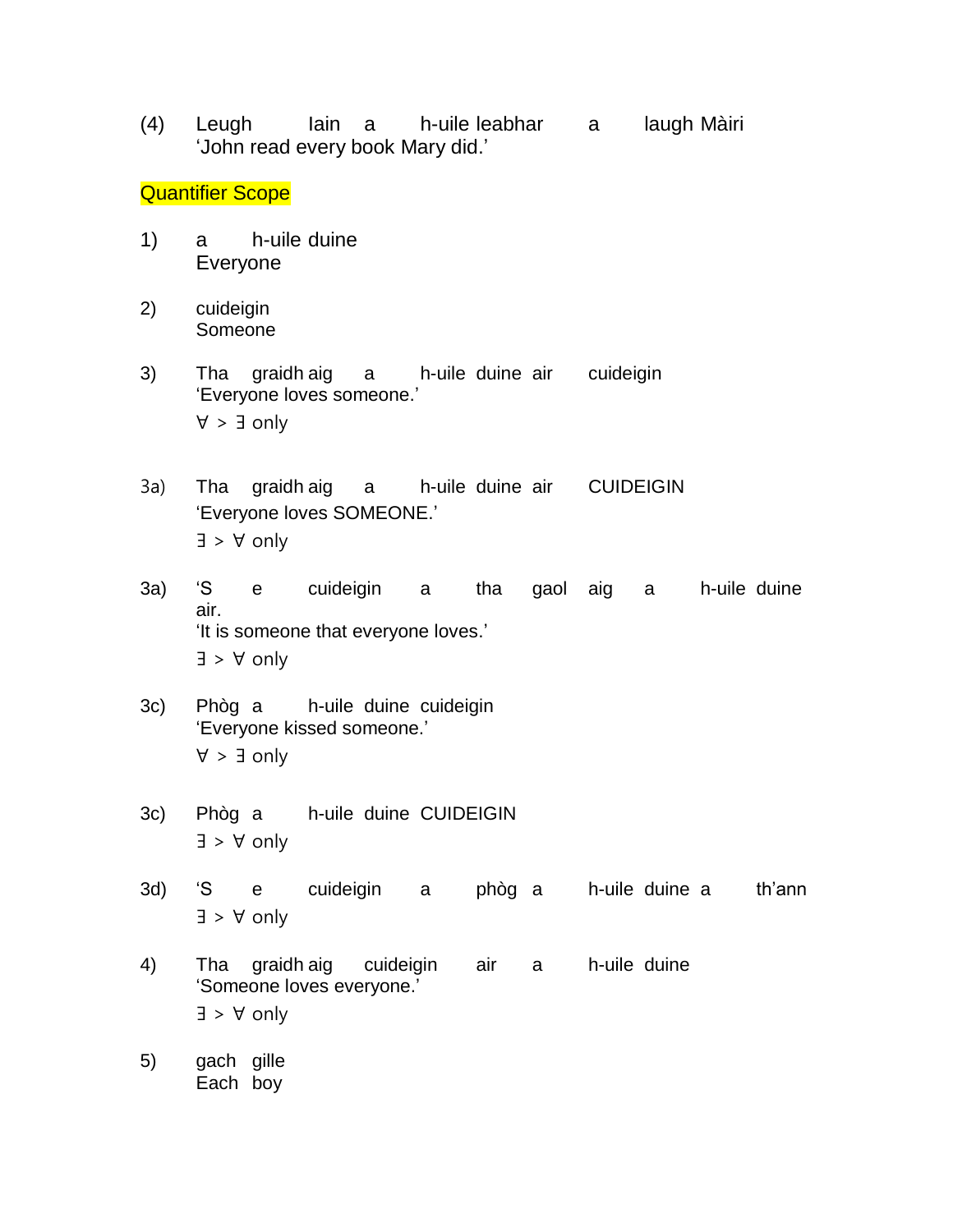6) a' chuid as motha dhe na gillean 'Most of the boys'

> a' chuid as motha do ghillean 'Most boys'

- 7) ubhal 'an apple'
- 8) Dh'ith a h-uile gille ubhal 'Every boy ate an apple.' ∀ > ∃ only
- 9) 'S e ubhal air choireigin a dh'ith na gilleanuile a th'ann 'It is some apple that every boy ate.' ∃ > ∀ only
- 9) Dh'ith gach gille ubhal air choireigin 'Each boy ate some apple.' ∀ > ∃ only
- 9a) 'S e ubhal air choireigin a dh'ith gach gille a th'ann ∃ > ∀ only
- 10) Phòg a' chuid as motha do ghillean nighean air choireigin. 'Most boys kissed some girl.'  $MOST > E$
- 10) Phòg a' chuid as motha dhe na gillean nighean air choireigin. 'Most of the boys kissed some girl.'
- 10) Phòg a' chuid as motha dhe na gilleanNIGHEAN air CHOIREIGIN.
- 9) Cha do lorg an tidsear moran mearachdan 'The teacher did not find many mistakes.' NEG > Many

Intonation (on verb and Object) for Many > Neg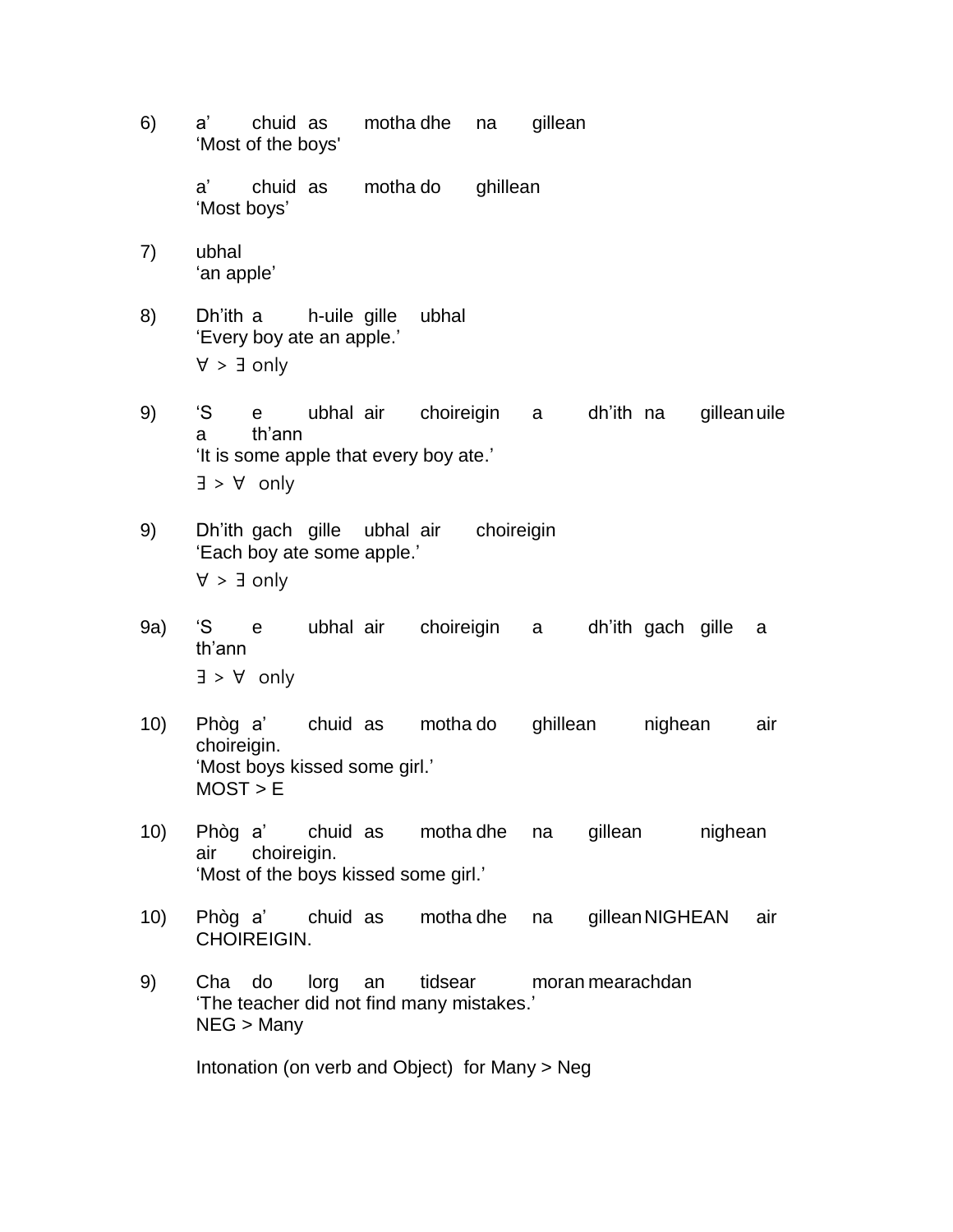- 10) Cha deach moran mearachdan a' lorg leis an tidsear 'Many mistakes were not found by the teacher.' Many > Neg
- 11) Dh'ith a h-uile gille da ubhal 'Every boy ate two apples.'  $All$  > two
- 13) Chan eil e a' coimhead air an TV airson gu bheil e sgìth 'He isn't watching TV because he's tired.'
- b. 'Because he's tired, he's not watching  $TV'$  [BECAUSE > NOT] Chan ann airson gu bheil e sgith nach eil e a' coimhead air an TV a. 'tiredness is not the reason he's watching TV' [NOT > BECAUSE ]
- 14) Cha deach na fir uile 'All the men didn't go.' b. 'Some men went' [NOT > ALL]
- a. "No man went"  $*$ [ALL > NOT]
- 16) Cha bhi i a' trod ris airson gum bi e ag argamaid 'She doesn't scold him because he argues.' 'She doesn't scold him because he's always arguing.' Neg > because

Chan ann airson gum bi e ag argamaid a bhios i a' trod 'It's not because of his arguing that she doesn't scold him.'  $Because > Neg$ 

17) Cha bhi e a' còcaireachd airson gum bi iad a sabaid 'He doesn't cook because they fight.'

Chan ann airson gum bi iad a sabaid nach bi e a' còcaireachd 'It's not because of their fighting that he doesn't cook, it's because of his lack of money.'

18) Chaidh da phiuthar gu gach partaidh 'Two sisters went to every party.' Allows both every > two